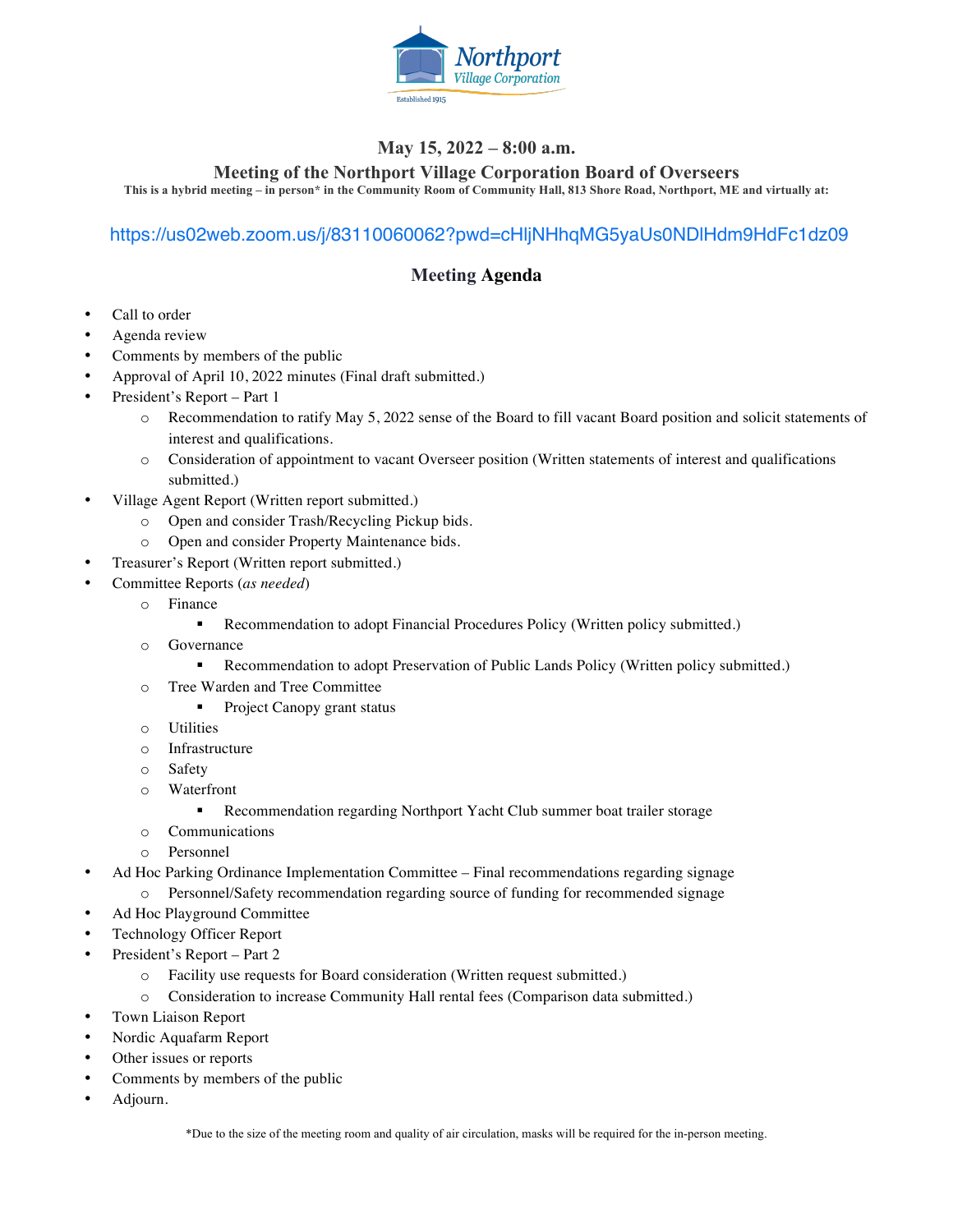

Northport Village Corporation 813 Shore Rd Northport, Me 04849

May 6, 2022

### **Board of Overseers Seeks Applicants for Vacant Overseer Position**

The Northport Village Corporation Board of Overseers has determined to fill a vacancy on the Board caused by the resignation of Steve Kazilionis. Under the NVC Charter and Bylaws, the Board may appoint someone to serve in the vacant position until the next village annual meeting. The appointee may then choose to stand for election to the Board.

The seven Overseers that comprise the Board are the general municipal officers and have charge over the management and affairs of the NVC, including financial. Board meetings are held once a month, usually on a weekend, and additional meetings and workshops are added as needed. In addition, Overseers serve on and may chair various committees. Additional information about NVC, the Board and committees may be found at https://www.nvcmaine.org

The Board is accepting statements of interest and qualifications from individuals who wish to be considered for appointment to the vacant Overseer position to serve until the August 9, 2022 NVC annual meeting. The Board hopes to hear from eligible individuals who are willing to assume overseer responsibilities fully and immediately as the Board is actively addressing important issues impacting the NVC community.

Individuals eligible for appointment must be at least 18 years of age, reside in and/or own property within the boundaries of the NVC, and/or occupy property under a lease in perpetuity from the Northport Wesleyan Grove Campmeeting Association.

Statements of interest and qualifications should be submitted to Janae Novotny at president@nvcmaine.org no later than 5 p.m. Friday, May 13, 2022. The Board will consider the statements of interest and qualifications received by that date and make a decision at its regular meeting on May 15, 2022.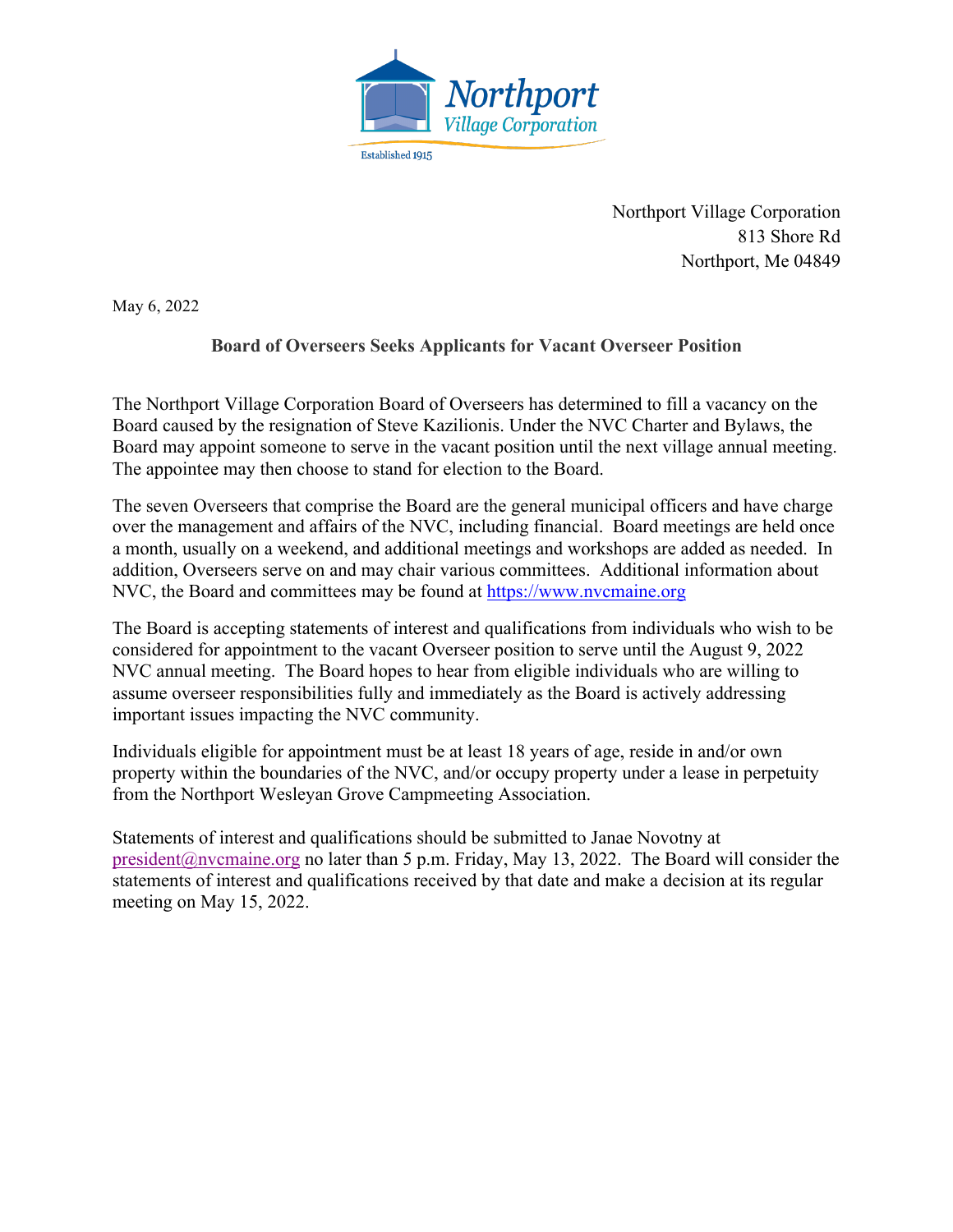### **Northport Village Corporation Village Agent Report May 15, 2022 Board of Overseers Meeting**

### **Overseers' action and/or input requested:**

- Grove Street/Cradle Row Preparation for Parking: Working with Brown's Excavation on an affordable solution. (1) First option, although better, is too expensive: 4' wide trench by 140' long filled with rock tailings; 12" of -2" gravel over everything, except first 40' from Clinton in because that area is in better shape and needs less gravel. \$9,000. (2) 4' x 140' 2' deep trench, filled with rock tailings and 6" of -2" gravel, except 4" of gravel over first 40' in from Clinton. \$6,800. (3) Same as option 2, except only 4" of -2" gravel throughout. Cars may sink down and this option may not last as long as other options. \$6,200. All options will direct water to the Pleasant Lane ditch.
- Preparation of summer parking area for Northport Yacht Club boat trailers**:** There is space behind the utility garage and firehouse to create space to park approximately 13-14 yacht club boat trailers that are usually parked on Grove Street/Cradle Row. The estimate to level the area and put down approximately 4" of gravel is \$ 2,000. (The estimate to clear a road around back of the utility garage is \$2,770. The work that can be done for \$2,000 will require backing the trailers around the building.)
- Parking signs (tabled from last meeting): Estimate for recommended signs and labor is \$1,700, plus unknown freight costs for shipping the "no parking" stencil. Will Overseers approve purchase in light of Personnel/Safety recommendation regarding source of funding?
- Replacement of Community Hall downstairs door: March 27, 2022 estimate for the door was \$3,342.36. We will need an additional \$200 for replacing trim boards as needed. Paul Overgaag has volunteered his labor to install the door.
- Painting pickleball lines on basketball court: Pre-Covid, the Overseers approved a request from Jim and Cathie Ross to paint pickleball court lines on the basketball court. Due to Covid, the project was never completed. Will the Board reauthorize painting pickleball court lines, at no expense to the NVC?

### **Parks**

• Recommend that we maintain the 2022 \$7,000 (non-contract) parks maintenance budget amount to include mulch and gardening work in all village parks. (Note that cost of mulch has increased from \$12/yard to \$45/yard this year.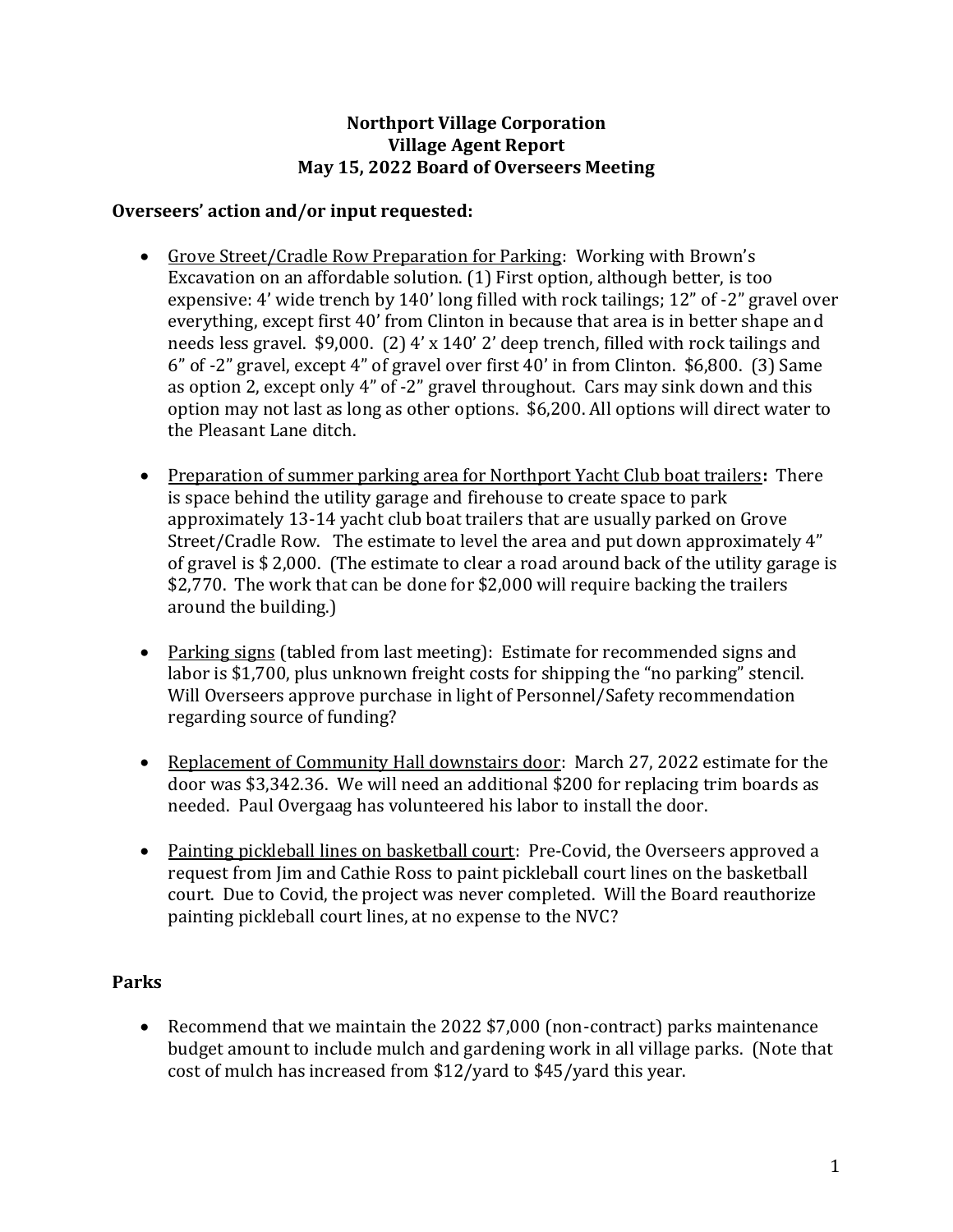- Ruggles Park: Farley has contracted with Turf Doctor to "weed and feed" for the summer.
- Area between the boulders and the seawall: Salt-water spray killed the grass; highly unlikely that it will regrow. Options include: reseed annually; put down crushed stone; leave as is or ????
- Bottom of Ruggles Park: Water running down the public walkway between 3 and 5 Park Row that washes silt and rocks down the side of the Park Row extension and around the corner of the boat ramp down toward the Bay. Met with contractor to discuss installing a storm drain to capture that water. Estimate is \$5,000 for new catch basin that ties into the one further down.
- Water runoff in front of the new treatment plant: The hot top elevation is not high enough to prevent water runoff from collecting at the stairs to the new treatment plant. Contractor does not see an issue and will not address.

# **Wharf and floats**

- Infrastructure Committee agrees that wharf delayed maintenance is the first priority.
- Swim float:
	- $\circ$  Two new stainless steel ladders have been ordered. The ladder for the east side of the float has been extended a bit to allow easier access for less agile swimmers.
	- $\circ$  Metal and woodwork for landing that the ramp sets on the float needs repair. Still waiting for an estimate from Scott Munroe.
- Boat float repairs: volunteers installed new rub rail on south end of the boat float. Boat float and dinghy float have been inspected and are OK for this summer. Boat float ladder was broken when the float was pulled out of the water last fall and should be replaced.
- Signage: Safety Committee and Wharfmaster have requested new signage regarding swimming safety and fishing rules. Will get estimates when I receive final language from Safety, Waterfront and Wharfmaster and work with Communications to have new signs ready for next season.

# **Roads**

- North Avenue: before fuel costs skyrocketed, estimate to cut out curbing, dig out and fill in with gravel and hot top new area was \$5,000. Oil truck wheels may deteriorate the new hot top, and there is no guarantee about how long this "fix" will last.
- Broadway: Residents have raised concerns about the October washout between Griffin and Main and the deepening ruts and potholes. I have spoken to the Road Commissioner about this, and a resident mentioned it at a Town Municipal Officers meeting. Nothing new to report.
- Water at head of Pleasant Lane: Talked with Road Commissioner about possibility of a storm drain on Broadway to address water running down Pleasant Lane. He advised me to have Brown's Excavation to look at it and give an estimate for the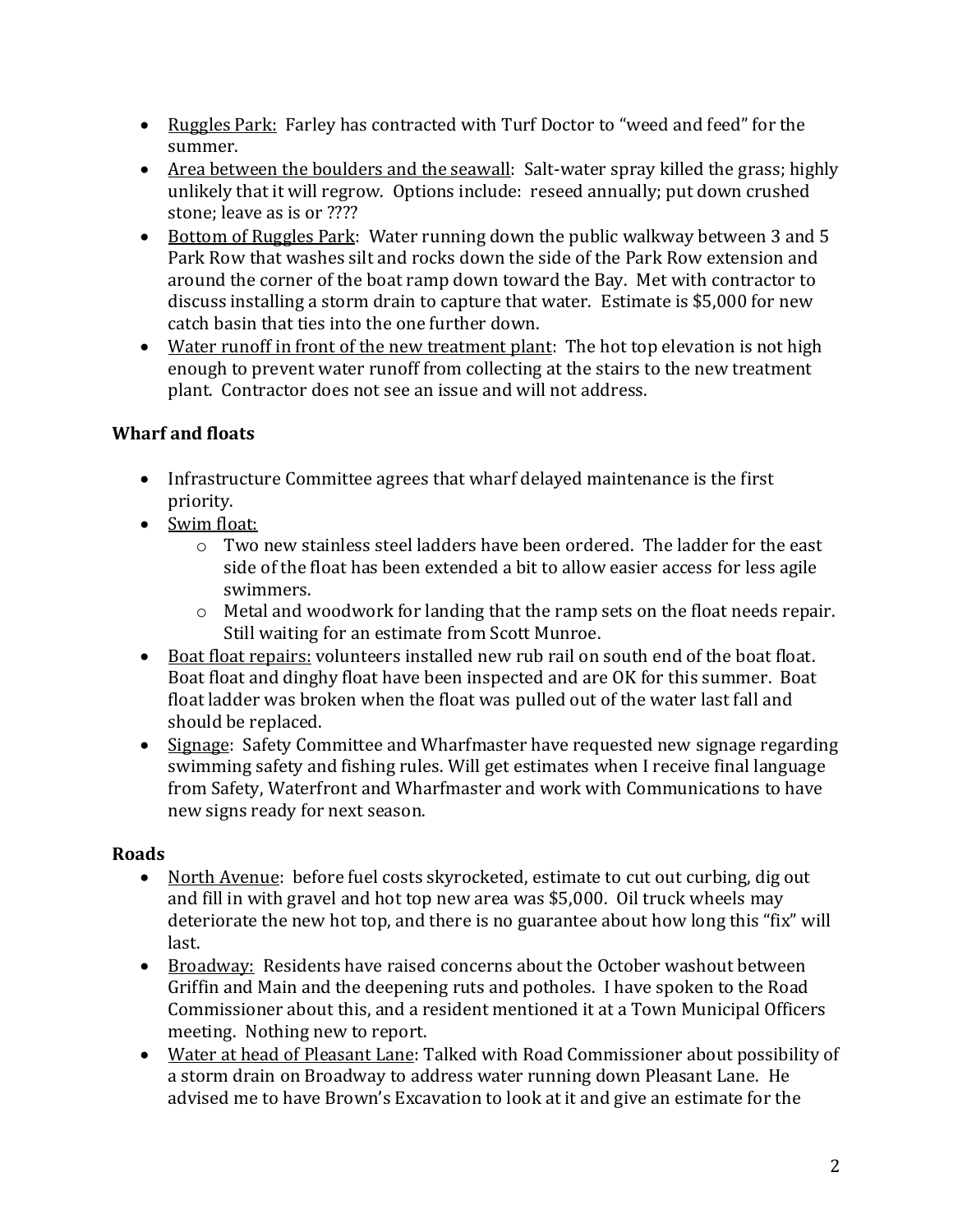work. Waiting for an estimate. He asked me to check into raising the storm drain at Merithew Square to reduce the depth of the "speed bump" there and give him the estimate. Unlikely that the Town will be able to address these issues in the current budget.

- Shore Road and Bluff Road: Repeatedly since last fall, have asked the Road Commissioner to cut back the brush in the road right-of-way at points along these roads where tree limbs and shrubs are hanging over/in the roadway. Has not been done yet.
- New encroachments on NVC property. 34 Main Street encroachments have not been removed.
- Property owner complaints about water runoff from village roads: Whenever I have an opportunity, I advise property owners building new structures or doing major remodels to build their foundations higher than the crest of the road grade to avoid flooding. Property owners who ignore this advice then complain that runoff from the road floods their property and they want the village to do something about it. I suggest that we figure out some other ways to communicate this information. Website? Zoning ordinance?

## **Miscellaneous**

- Fence around the pond: The frost has picked up the concrete posts and the fence is falling over. Replacing the fence was on a "10-year plan" that was never funded. Looking at temporary fix to reset the posts, but longer-term fix is needed soon.
- Truck and sander: When the sander is removed from the truck and cleaned up, I have identified someone who will try to repair it. If we can't repair, we will have to replace two chains for the slide tray. In addition the snowplow needs new blades (estimate \$800) and needs to be serviced this year.
- Merithew Square parking lot: I have the disabled parking sign and post and need to find someone to install it.
- I continue to field calls from private contractors working throughout the Village on current and planned projects in the Village.
- I continue to deal with various villagers with issues they want addressed.
- Community Hall cleaning. Annual cleaning will occur May 14-15.
- CMP's replacement of poles on Shore Road and Bluff Road: I continue to deal with companies regarding pole replacement and fiber optic cable.

# **Village projects/needs on the near and far horizon with budget implications**

- **Ruggles Park Playground:** Need to budget for crusher dust placed under the swings.
- **Basketball court**: Resurfacing will need to be done in the near future. The crack(s) is widening and will present a hazard at some point.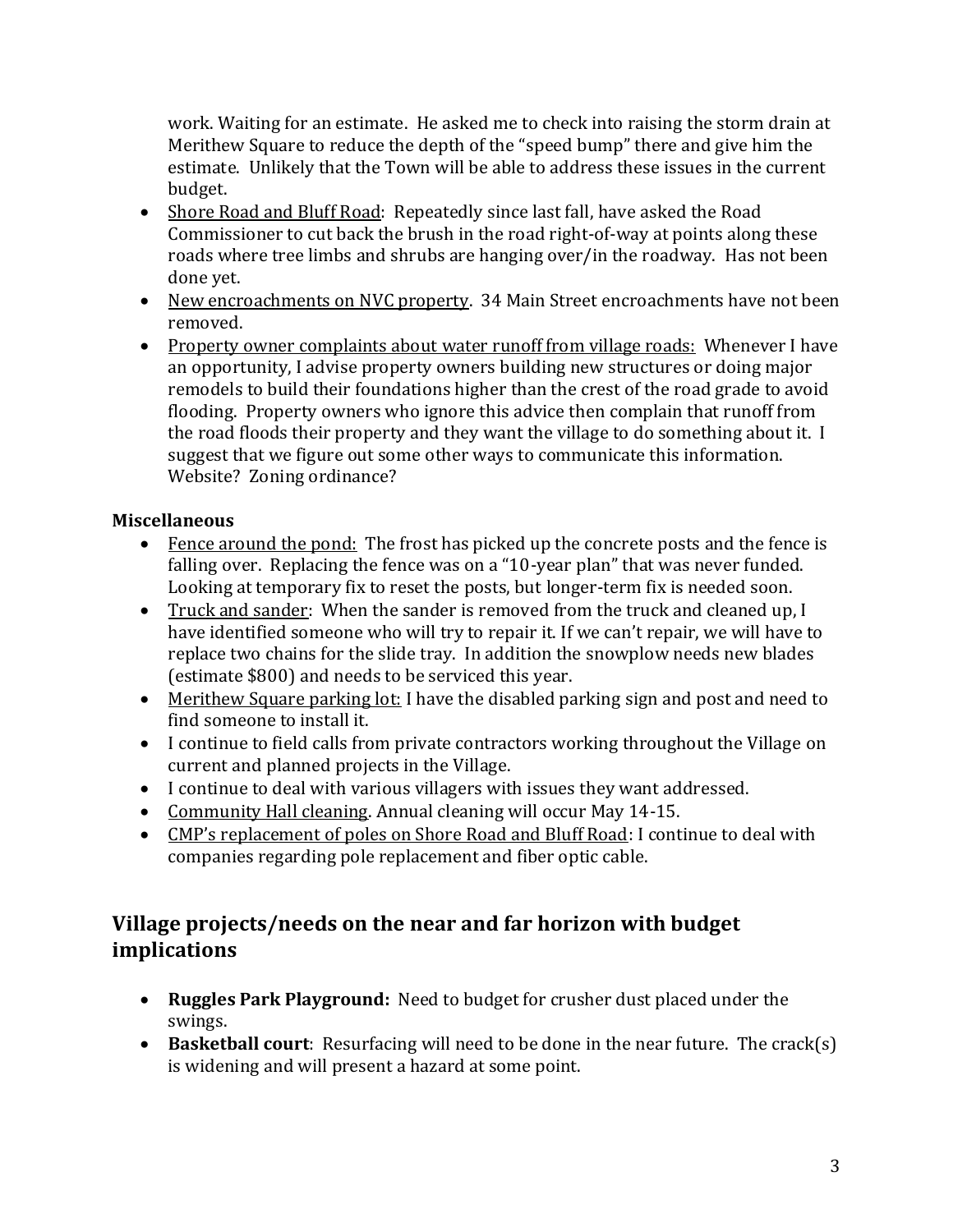- **Parking Ordinance Implementation**: Requires new signage and work to prepare Cradle Park/Grove Street for parking.
- **Community Hall**:
	- o The back of the hall needs to be assessed for potential reshingling needs. The bottom trim needed to repaired, patched and cracks filled to reduce a rodent issue. Have not yet found a carpenter willing to look at it.
- **Floats replacement:** It is time to begin setting aside and saving money to replace the swim float. Replacement cost ballpark: \$25-45, 000. Then, it will be time to save for a new boat float. Working on refining a cost estimate.
- **Inshore mooring block for the boat float**: The block is near the end of its life and needs to be replaced.

### **Other Activities**

• Interim Office Manager work.

Submitted by Bill Paige, Village Agent.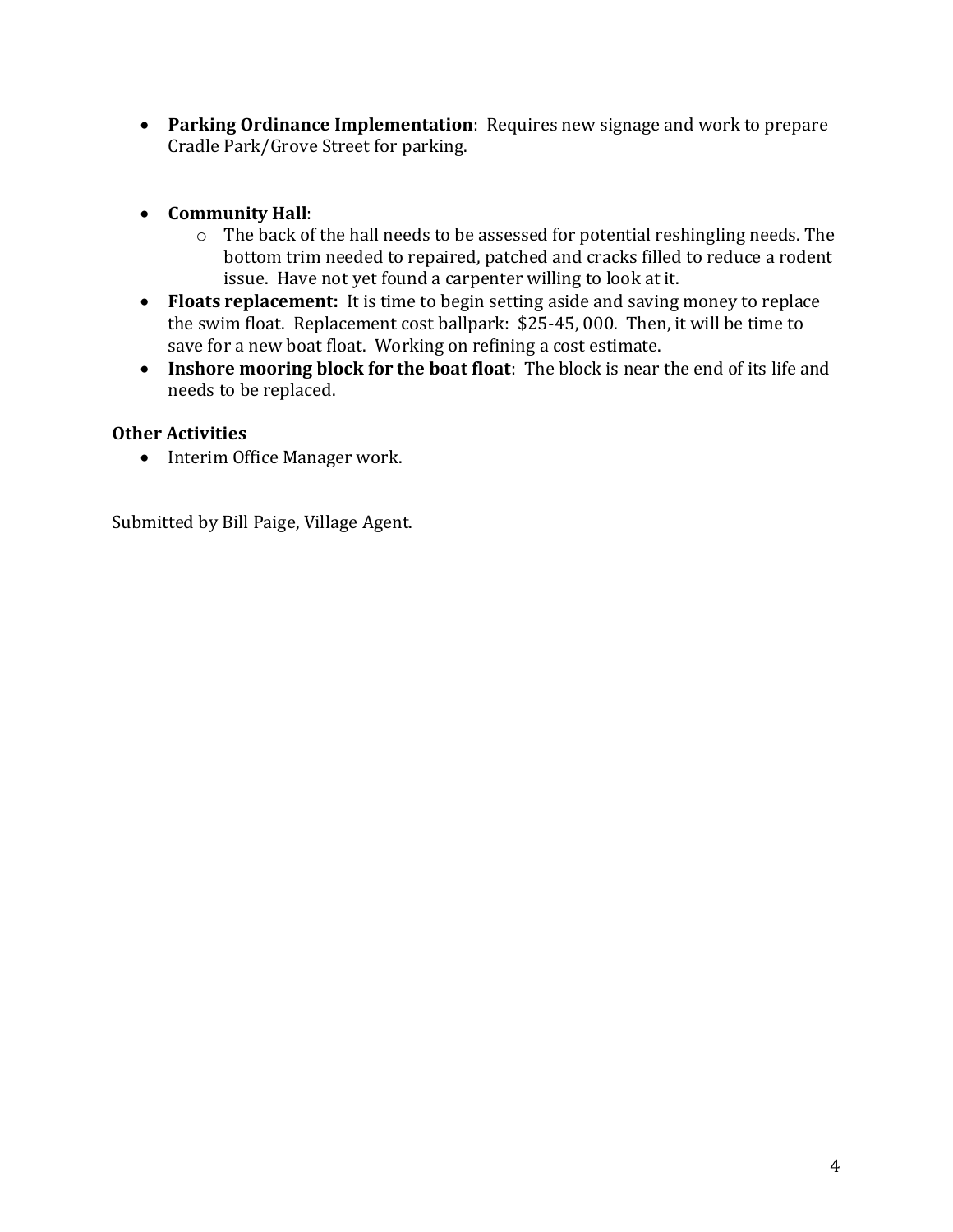### **Treasurer's Report 05/15/2022**

Public materials can be found on the NVC website nvcmaine.org.

- **Warrants**
	- o April warrants were prepared by the NVC Office staff, President and Treasurer and provided to the Board for review and signature on May 5, 2022.
		- ! The revised process continues to reduce errors but is time consuming for the volunteers (President and Treasurer) and staff in assembling and reviewing the warrant information.

### • **2022 and 2023 Budget**

- o Draft budgets are available in the 2023BudgetWorkshops Google Drive accessible to all Overseers and NVC staff.
- o The second 2023 Budget workshop has been scheduled for May 22, 2022.
	- The document "NVC\_2023 Budget Planning Information May" provides a summary of the budget updates made based on the April Budget Workshop and provides a listing of all the documents associated with the budget planning process.

### • **NVC Business Office Functions**

- o QuickBooks was updated to QuickBooks Advanced to allow for the expansion of the chart of accounts.
- o NVC staff, contracted services and volunteers continue to work at capacity to support bookkeeping and finance manager duties until the office manager position is filled. Specific activities over the past month include: Identifying and resolving overpaid or past due bills.
- o NVC was not able to submit the MMA Workman's Compensation payroll audit in a timely manner due to missing information in the vendor files. As such, NVC's premium will increase by 20%. Staff and volunteers are reviewing the and updating the files in order to be prepared for the next payroll audit.
- o Office functions are still prioritized as follows, with updates on each provided below:
	- ! Monthly bill paying, including the receipt, coding and processing of invoices; development of the warrants including supporting document; collecting warrant signatures; and paying the bills.
	- ! Correcting 2022 general ledger, including adding new account codes.
	- Preparation of March Monthly report and Statement of Financial Position (both attached) in order to identify and correct the financial information in the general ledger.
	- ! Audit support. Bookkeeper is currently working backwards, resolving outstanding 2022 issues, doing the first close for 2021 and then identifying remaining outstanding 2020 items. Progress is slow given the time the process takes, the time available from the interim bookkeeper and the volunteers to support this activity.
- o Monthly bank account statements are available in the office.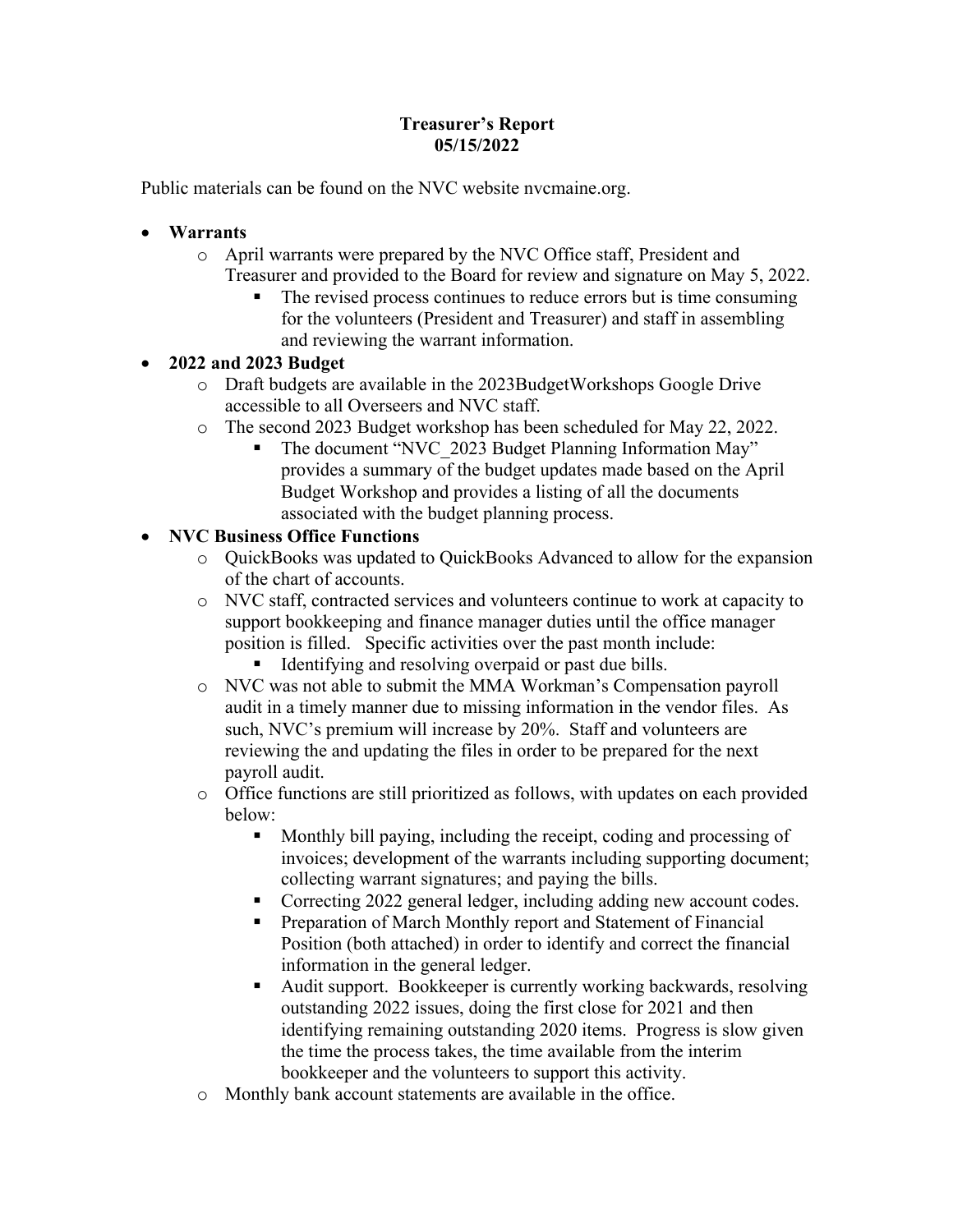### • **Bookkeeping Transition**

- o Paperwork has been completed with Philbrook & Associates including providing access to QuickBooks.
- o The office staff, volunteers and Wilke & Associates will develop the warrants and pay the bills for May.
- o The Finance Committee has reviewed the NVC Financial procedures and processes with a final draft version of the document provided to the Overseers separately. The document is on the May agenda for review and approval.
- o The interim Office Manager continue to perform the finance manager duties until the approved Office Manager position is filled.
- **Audit**
	- o Progress continues to be slow. The interim bookkeeper has identified entries that need to be corrected and is working on them as time permits.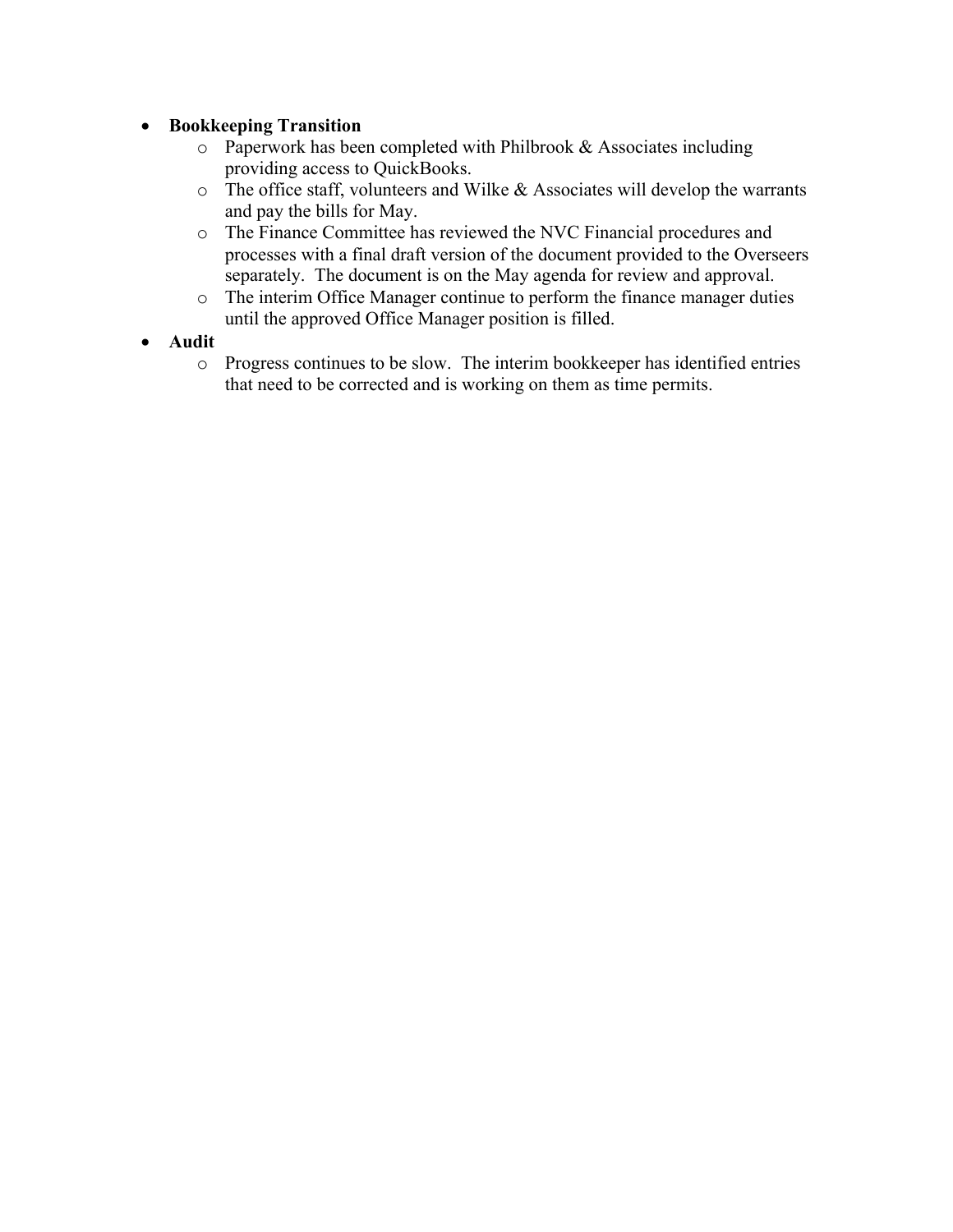### **Northport Village Corporation Financial Procedures Manual**

This manual specifies the financial procedures that are followed to ensure that the NVC is in compliance with Generally Accepted Accounting Principles (GAAP). In particular, care is taken to establish segregation of duties, proper financial controls, and adequate reconciliation of bookkeeping instruments. Additional details concerning how financial procedures such as receiving and depositing funds and paying bills are carried out are specified in a separate NVC Office Procedures Manual need to reference the title or location of the specific procedure .

The governing authority for these procedures consists of: the Charter and Bylaws of the Northport Village Corporation, statutes of the State of Maine pertaining to villages and municipalities, municipal officers, and public utilities, and current regulations issued by the Maine Public Utility Commission. To the extent that a portion of this manual may conflict with a governing authority, the governing authority takes precedence. All other portions of this manual, however, remain in force.

### **Definitions**

### Account Holder

Any and all persons designated and authorized to transact business on behalf of the Northport Village Corporation at banks or other financial accounts. Each account holder's signature needs to be on file with the bank. The signature authorizes that person to conduct business on behalf of the account.

### Electronic banking

Banking tasks that can be accessed and/or initiated via Fax or telephone and including but not limited to: wire transfers, electronic transfers of funds, stop payments on checks or other funds, retrieval of bank statements and account balance inquiries.

### **Personnel**

The officers, employees and contractors charged with financial responsibilities are the following.

### *President*

The President is an elected official and is an account holder for all NVC financial accounts. The President has access to the tools for managing the organization's General Ledger, such as QuickBooks, but does not make entries or changes to the General Ledger. The President has the ability to sign checks, approve payments in accordance with NVC warrant policy and procedures.

*Treasurer* The Treasurer is an elected official and receives an honorarium as determined by the Board. In accordance with the NVC Bylaws, the Treasurer has the custody of funds and is an account holder for all NVC financial accounts. The Treasurer has access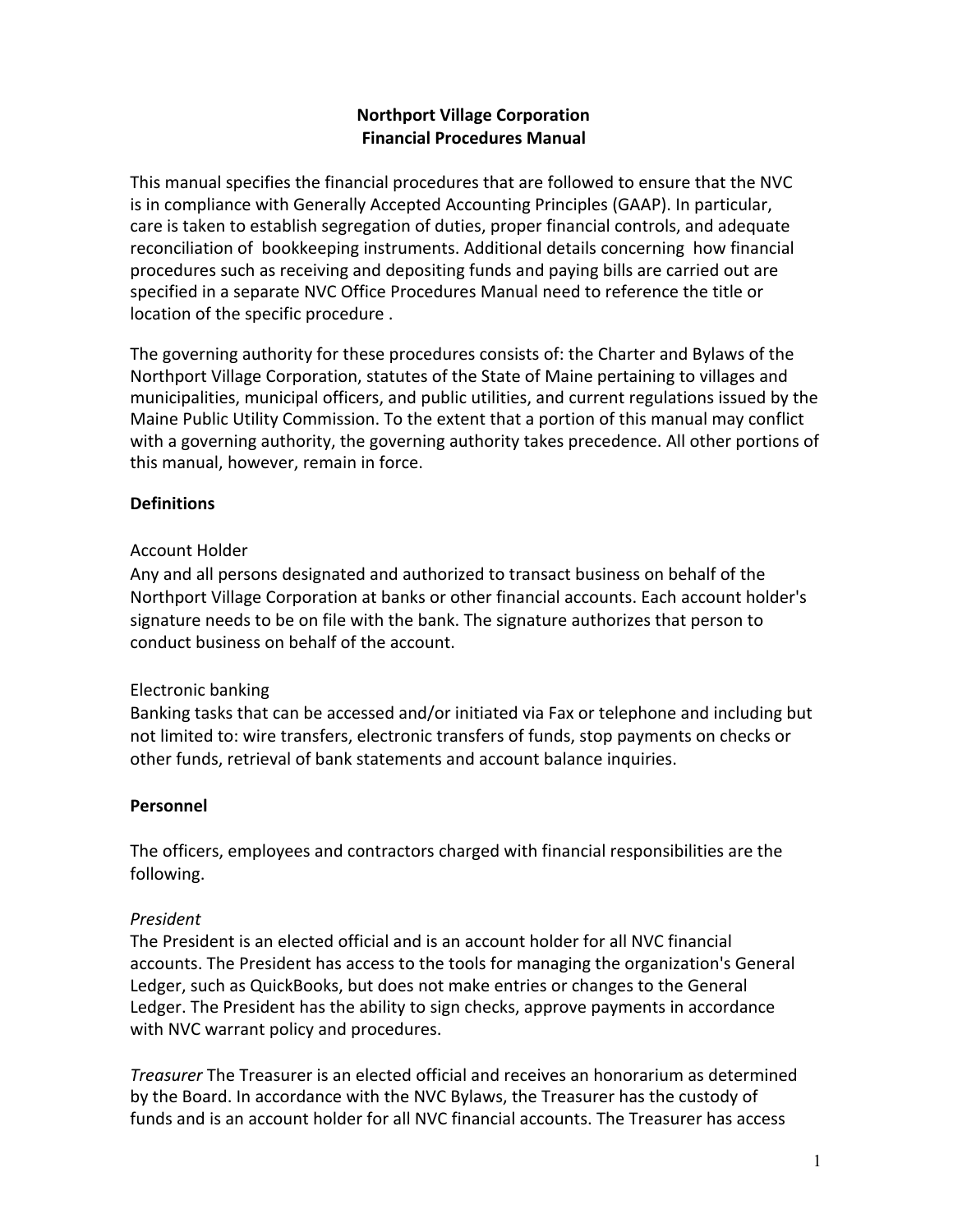to the tools for managing the organization's General Ledger, such as QuickBooks, but does not make entries or changes to the General Ledger. The Treasurer has the ability to sign checks, approve payments based on NVC warrant policy and procedures.

*Assistant Treasurer* The Assistant Treasurer is appointed by the Board designated to perform specific financial functions, without compensation and is designated as a signatory on the bank accounts.

*Office Manager* The Office Manager is an employee appointed by the President with the concurrence of the Board and receives a salary. The Office Manager reports directly to the President but reports also to the Treasurer with respect to his/her/their financial responsibilities.

*Finance Manager* The Finance Manager is an independent contractor or employee appointed by the President with concurrence of the Board, and receives compensation determined by the Board. The Finance Manager may or may not be the same person as the Office Manager, Treasurer or an overseer or officer of NVC. The Finance Manager reports to the Treasurer or to the President.

*Office Assistant* The Office Assistant is an employee appointed by the President with the concurrence of the Board and receives a salary. The Office Assistant reports directly to the Office Manager.

*Bookkeeper* The Bookkeeper and accounting services is an independent contractor or firm appointed by the President with the concurrence of the Board. The bookkeeper reports to the Treasurer or designee. This position makes bookkeeping entries, processes payments, including checks for signature, and performs the bank reconciliation. The bookkeeper will not approve expenditures or sign checks.

*Finance Chair* The Finance Committee Chair is an Overseer designated as such by the President with the concurrence of the Board, and does not receive compensation

*Finance Committee* The Finance Committee is a group of not more than five individuals that are appointed by the President consistent with the advice and recommendation of the Board. The role of the Finance Committee is to review and make recommendations to the Treasurer and Overseers with regard to the NVC annual budget and other NVC financial considerations brought for the committee's consideration.

#### **Procedures**

### *1. Custody of the Funds*

The Treasurer has custody of the funds and is designated as the person with authority to perform all tasks related to the bank and other financial accounts. In addition, there may be up to three other persons (designated by the Board) with documented authority to sign checks and approve payments, including using electronic banking tools. One signature is required to validate a check or authorize an electronic payment.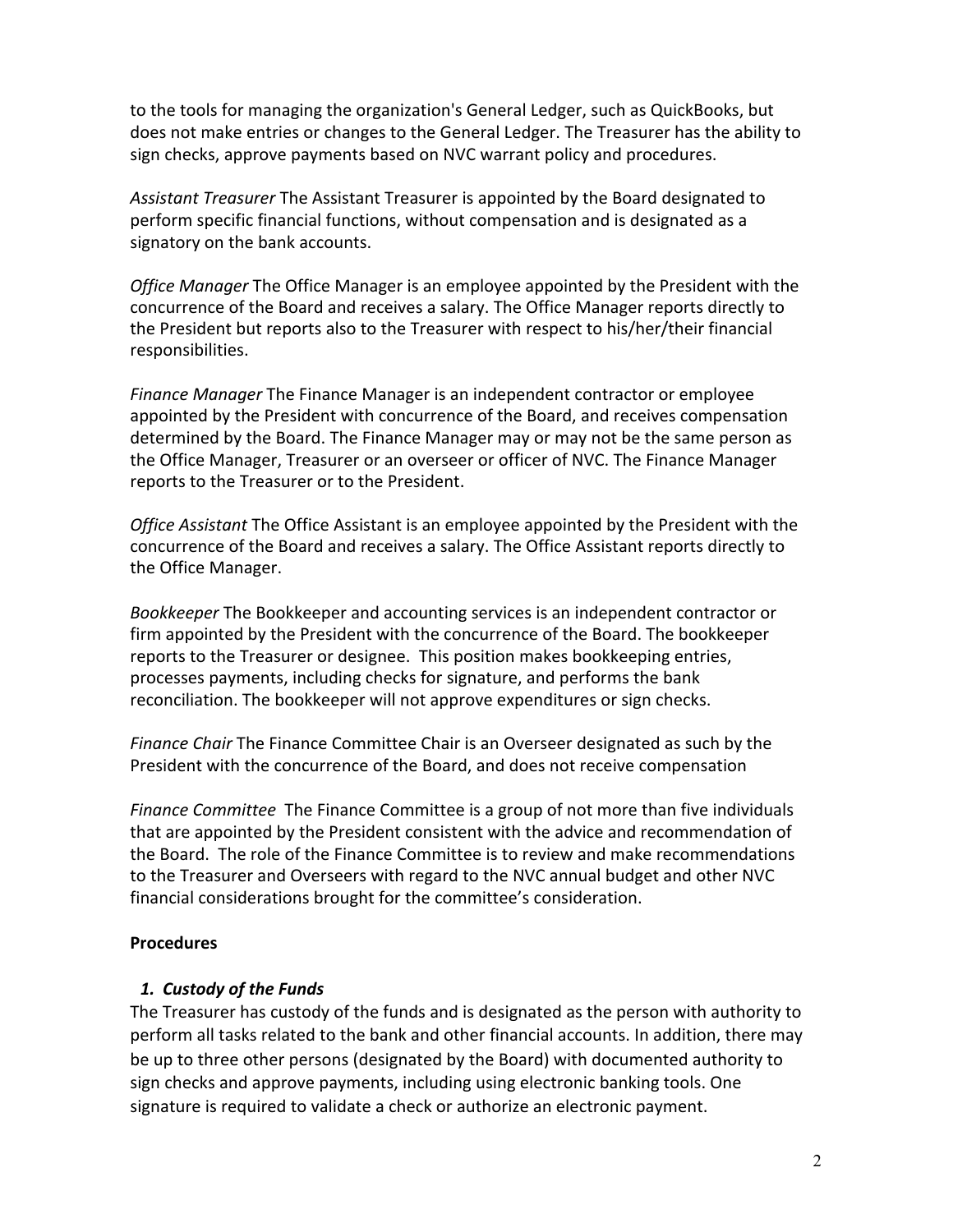### *2. Custody of the Check Supply*

The Office Manager has custody of the check supply, has authority to order more checks, physically produce checks, and directly oversee the production of checks. In overseeing the production of checks, the Office Manager may provide check stock to the bookkeeper to print checks. The checks are kept in a locked location and only the Office Manager, the Treasurer, and the President have access to the key.

### *3.* **Spending Authority**

Spending Authority is vested exclusively in the Board in accordance with the Warrant Policy and Procedures (included as Exhibit A). Only after the warrant is signed is the Treasurer or designee authorized to pay the bills using appropriate means including but not limited to physical check, bank check or automated clearing house (ACH) payment. For clarity, no payment shall be made in cash.

### *4.* **Bank and Financial Statements**

Bank and financial statements are provided to the NVC Office Manager on a monthly basis either electronically or mailed to the NVC postal address. The Office Manager provides them to the Bookkeeper and Board for review. The Office Manager maintains files, physical or electronic, of the monthly bank and financial statements. The Bookkeeper then reconciles the statements with the NVC books.

### *5.* **Monthly Reports**

The Office or Finance Manager in collaboration with the Bookkeeper prepares monthly reports for each of the NVC funds, including a Statement of Activity and Statement of Financial Position. The reports for the utility companies are presented to the Superintendent and to the Utility Committee. All reports are presented to the Board at the monthly Board meeting.

### *6.* **Reconciliations**

In addition to the monthly bank and financial statement reconciliations, the following activities are performed periodically (at a frequency determined by the Board) by the Office Manager or Bookkeeper:

(a) NVC records of taxes paid and taxes due are reconciled with the records of the Town of Northport, which collects NVC taxes.

(b) Records of utility charges billed, payments made, and payments outstanding as maintained in the utility software (currently CUSIP) are reconciled with the corresponding values in the NVC books.

### *7.* **Budgets**

The General Budget and Utility Budget are developed yearly using the process described below.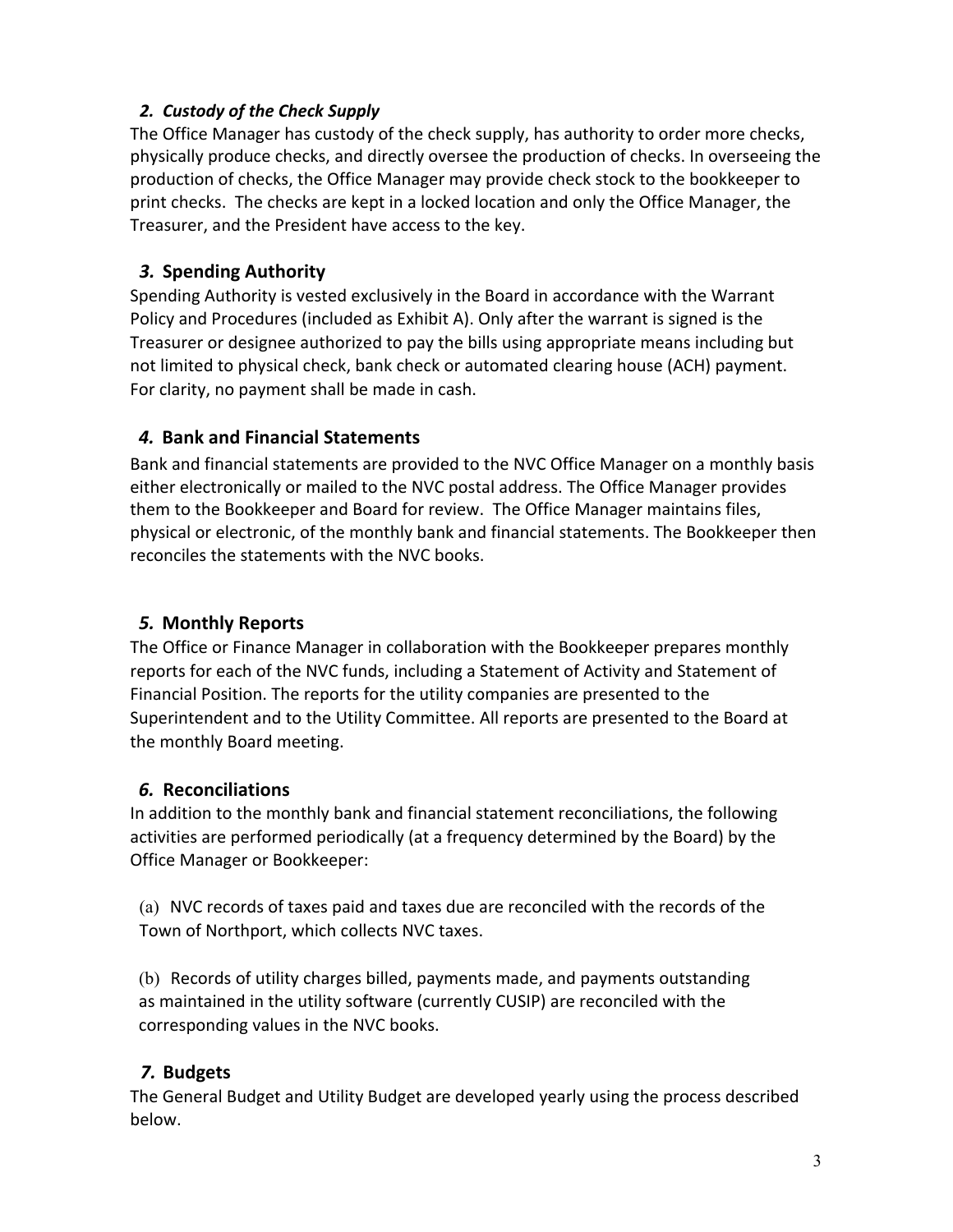### *General Budget*

Final authority for the total amount to be raised from the voters of the Village through taxation rests with the voters of the Village and is exercised at the NVC Annual Meeting. The annual budget for the general government is initially prepared by the Office Manager before June, approved by the Board in July, and presented to the voters of the Village in August.

### *Utility Budget*

Annual budgets for the utility companies are prepared initially by the utility superintendent. The utility budgets are first reviewed by the Utility Committee with all budgets presented to the Board for approval. Preparation of the utility budgets begins by June, in parallel with the preparation of the general government budgets in order to understand expenses shared between the general government and utility companies into account. The utility budgets are then finalized by the utility superintendent in October, reviewed by the Utility Committee in November and approved by the Board in November.

### *8.* **Annual Audit and Reporting**

The fiscal year of the NVC is the calendar year. The Annual Audit includes the review and audit of both the General and Utility the financial records and transactions ("the books").

### First Closing Report

After the Bookkeeper has entered all transactions for the year, the Office or Finance Manager produces a First Closing Report. After this report is done, no further transactions may be entered for the year unless approved in writing by the Office or Finance Manager.

### Second Closing Report

After the Bookkeeper has entered all transactions requested by the Office or Finance Manager, the Office or Finance Manager produces a Second Closing Report. The Second Closing Report is reviewed by the Treasurer, the President, and the Board and is presented to the outside audit firm, along with applicable supporting or other documentation requested by the auditors.

### Final Closing Report

The outside audit firm may or may not recommend additional transactions or modifications. If these are accepted by the Treasurer, the Bookkeeper makes the additional entries. The Office or Finance Manager prepares the Final Closing Report and the audit firm prepares the Auditor's Report. The Final Closing Report and the Auditor's Report are reconciled by the Office or Finance Manager. The Final Closing Report, the Auditor's Reportand the Reconciliation Report are presented to the NVC President, the Utility Committee, and the Board for approval. The Auditor's Report is presented to the voters of the Village upon completion.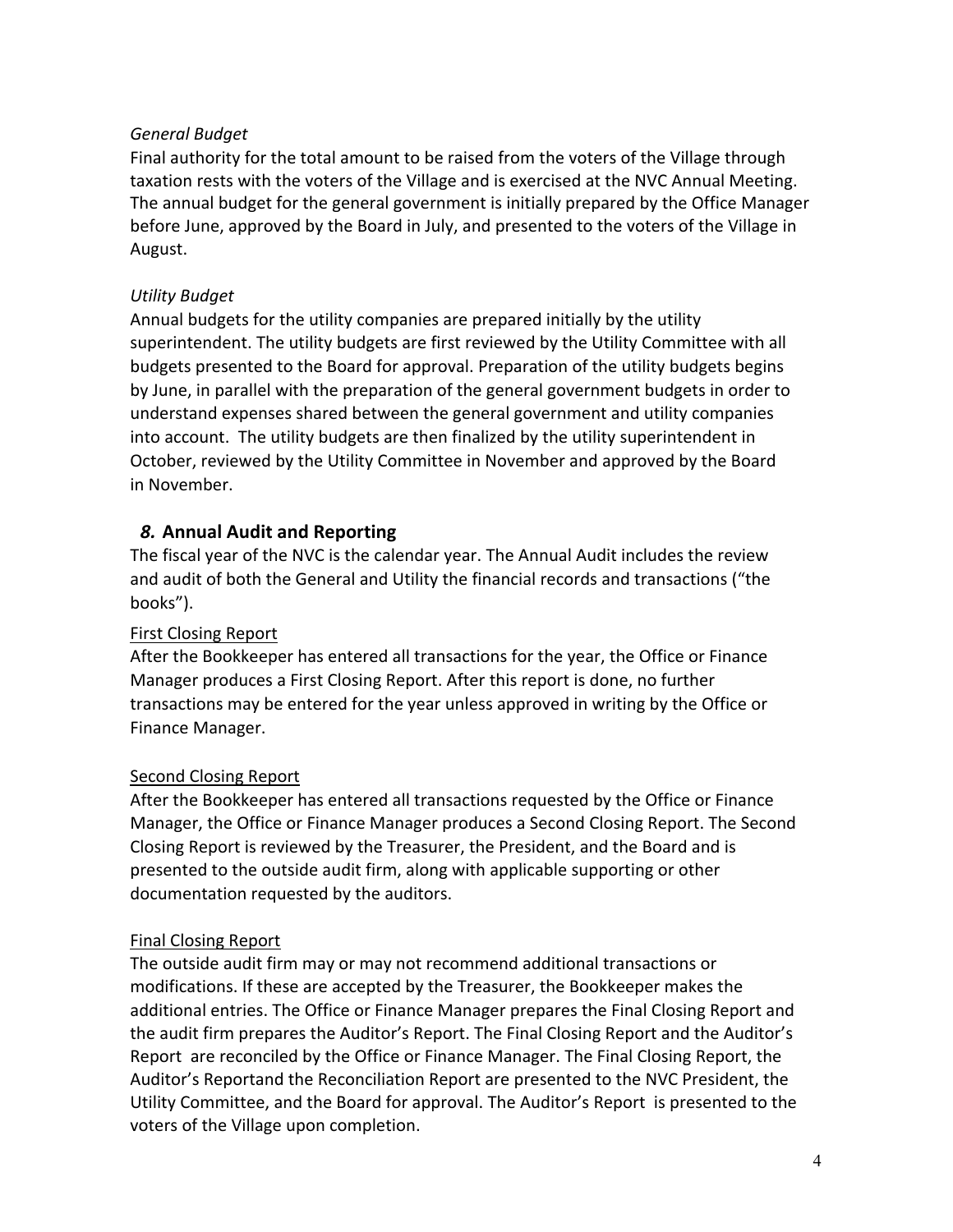No further modifications to the books of accounts shall be made after the Final Closing Report is distributed and approved.

### *9. Public Utilities Commission (PUC) Reporting*

The Water Department is required to comply with all reporting obligations set forth by the PUC and the Utility Trustees will develop financial procedures to comply with these reporting obligations.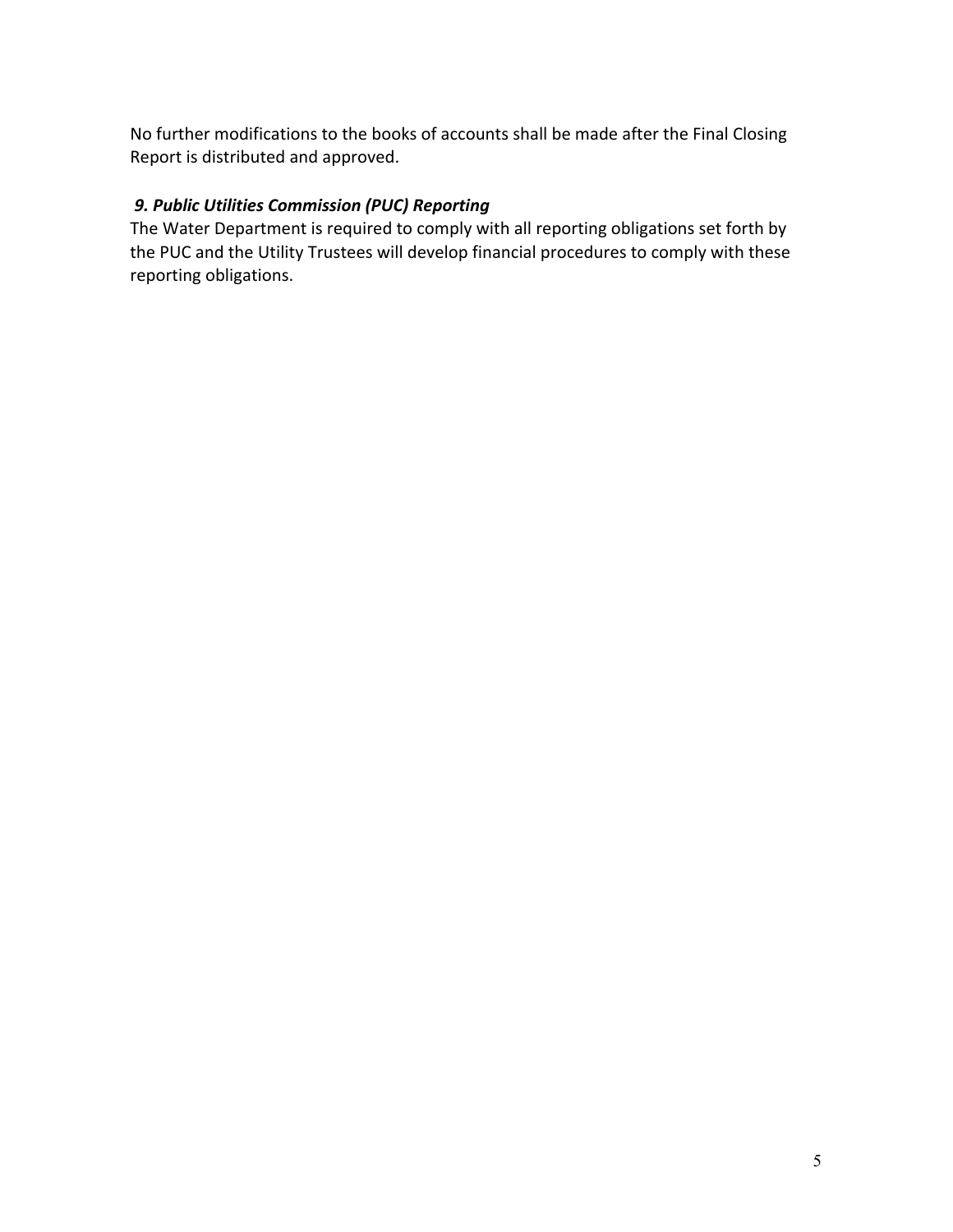#### **POLICY FOR PRESERVATION OF PUBLIC LAND**

#### **5/9/22**

 WHEREAS, the Northport Village Corporation ("NVC") owns and holds in trust certain public land ("Public Land"), as outlined in the Greenlaw map and through other public records of land transactions;

 WHEREAS, the NVC holds these Public Land for the use and benefit of the residents of the NVC;

 WHEREAS, the NVC seeks to protect all Public Land for the benefit of the NVC and its residents.

WHEREAS, the NVC seeks to protect all Public Land in perpetuity;

 THEREFORE, the Board of Overseers hereby adopts the following policies to ensure that all Public Land is preserved and protected:

1. The Board of Overseers shall take all necessary steps to identify all Public Land;

 2. The Board of Overseers shall exercise control over Public Land and, subject to Paragraph 5, shall not allow any private party to erect a fence, structure, or obstruction to be placed on any Public Land that in any way limits the use of, or passage through, the Public Land, including all walkways, byways, parcels, buildings, roadways (including all land designated as roadways and rights-of-way thereto), or any other real property owned by the NVC;

 3. The Board of Overseers may consider exchanges of Public Land within the Village upon petition from the party seeking the exchange; provided, however, any such exchange must be in the best interest of the NVC as determined in the sole discretion of the Board of Overseers;

 4. Subject to Paragraph 5, the Board of Overseers shall not allow the diversion or taking of any Public Land, meaning the Board of Overseers shall take affirmative action to ensure that Public Land is not used for private purposes, other than for temporary use as authorized by the Board of Overseers Those steps may include, but are not limited to:

a. Notify an abutting landowner of an encroachment or nuisance on Public Land and provide a time limit for removal of the encroachment;

b. Should the encroaching landowner fail to remove or correct an encroachment, the Board of Overseers shall designate the Village Agent or other person to remove the encroachment at the expense of the encroaching landowner;

c. The Board of Overseers may bring a civil action to enforce its property rights and to seek abatement of any encroachment or nuisance created on Public Land;

c. The Board of Overseers reserves the right to refer any ongoing encroachment to the appropriate legal authority for criminal trespass and/or constructive theft of public property; and

d. The Board of Overseers shall ensure that all public walkways remain open for public use and such walkways shall be marked and designated on public maps;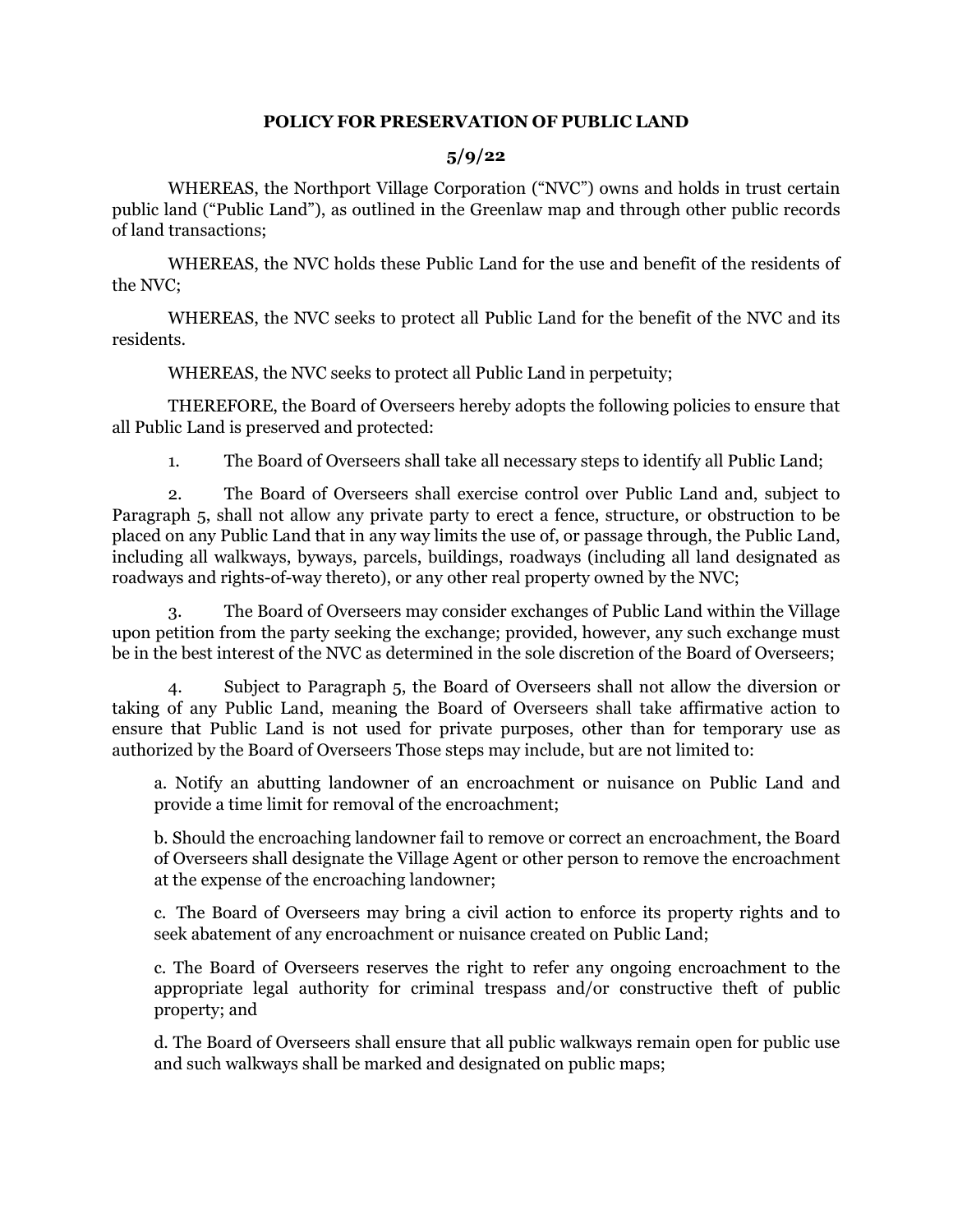5. The Board of Overseers may grant a revocable license for the use of certain Public Land but shall retain the right to revoke that license at any time. No permit may be issued that allows the construction or placement of any permanent structure or object on any Public Land. The Board of Overseers may grant conditional approval for the installation of certain removable items, such as benches or gardens, subject to conditions as set out by the Board of Overseers. Such approval is in the sole discretion of the Board of Overseers and may be withdrawn at any time, whether or not the conditions of installation have been satisfied.

6. The Board of Overseers shall not divest the NVC of any Public Land without the consent of the majority of property owners of the NVC, which may only be gained by putting the issue before the property owners at a duly noticed meeting of the NVC.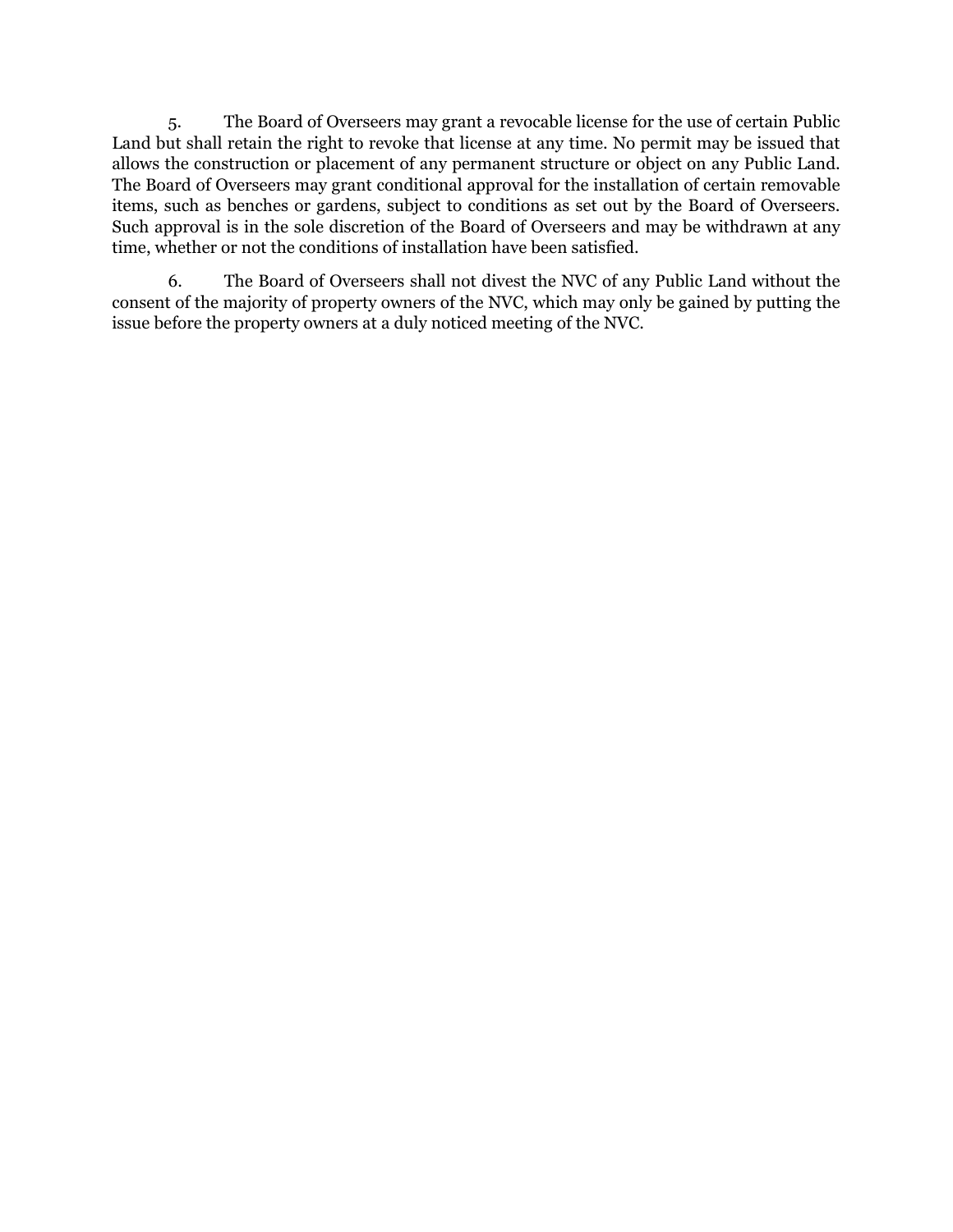### **Northport Village Corporation May 15, 2022 Board of Overseers Meeting NVC Facility Use Requests**

## **Community Hall 2022 Reservation Requests**

| Requester                    | <b>Purpose</b> | <b>Date</b>                                                                                                                                                                                                | <b>Time</b>           | <b>Comments</b>                                                                                                                                                                                                                                                                                       | <b>Board</b><br>Action/<br><b>Conditions</b> |
|------------------------------|----------------|------------------------------------------------------------------------------------------------------------------------------------------------------------------------------------------------------------|-----------------------|-------------------------------------------------------------------------------------------------------------------------------------------------------------------------------------------------------------------------------------------------------------------------------------------------------|----------------------------------------------|
| Keith & Maureen<br>Robinston | Dance lessons  | Thursdays<br>7/14<br>7/21<br>7/25<br>8/4<br>8/11                                                                                                                                                           | $9:30-$<br>11:30 a.m. | Upstairs.                                                                                                                                                                                                                                                                                             |                                              |
| Jacquie Lacoste              | Yoga classes   | $7/6$ (W)<br>$7/11$ (M)<br>$7/13$ (W)<br>$7/18$ (M)<br>$7/20$ (W)<br>$7/25$ (M)<br>$7/27$ (W)<br>$8/1$ (M)<br>$8/3$ (W)<br>$8/8$ (M)<br>$8/10$ (W)<br>$8/15$ (M)<br>$8/17$ (W)<br>$8/22$ (M)<br>$8/24$ (W) | $9:30-$<br>10:30 a.m. | Upstairs.<br>Ms. Lacoste requests the NVC wifi<br>password to play music for approximately<br>10 minutes at the end of each class.<br>We have not previously shared the NVC<br>wifi password for other than NVC business<br>for both security and capacity reasons. We<br>do not have "guest" access. |                                              |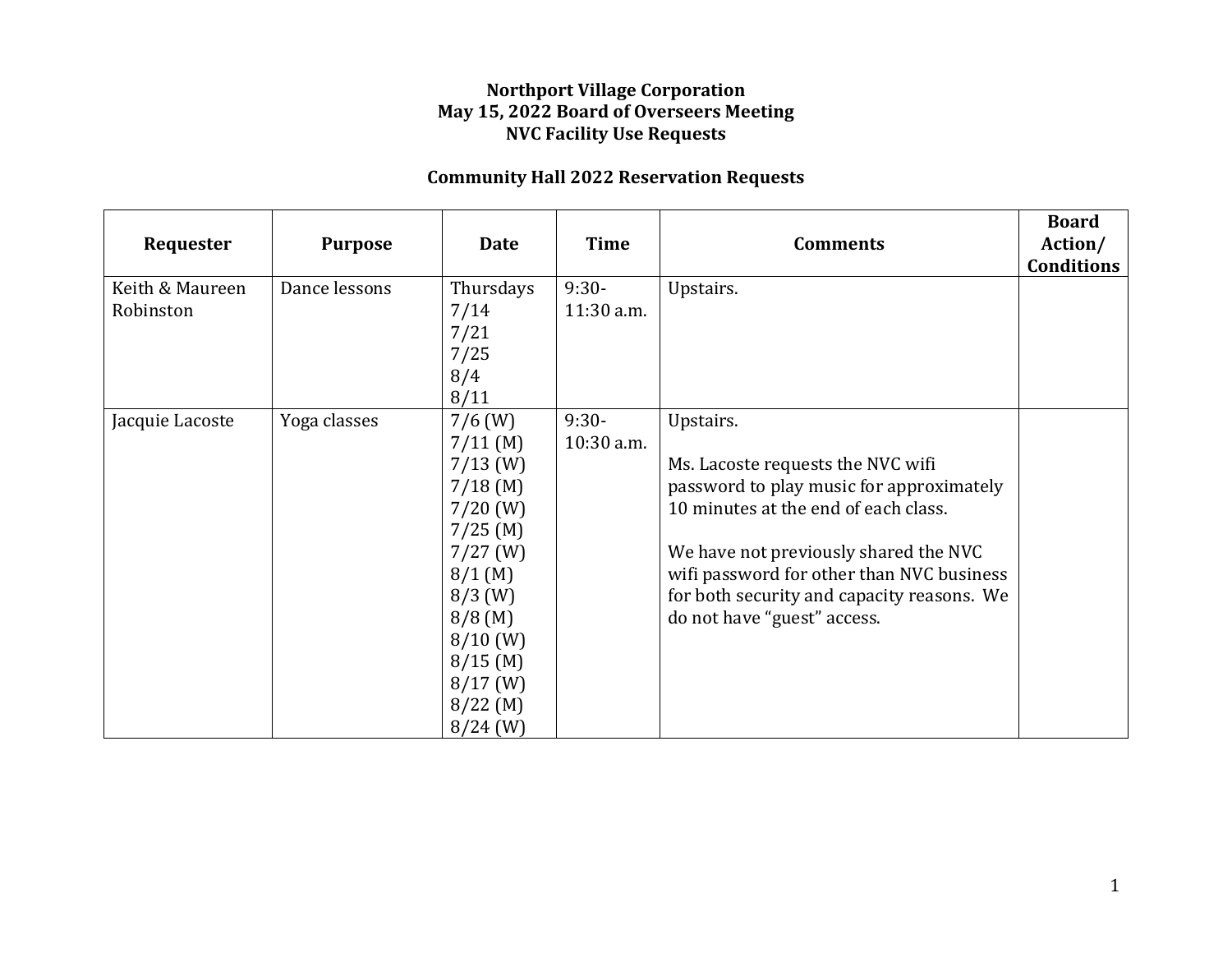# **Northport Village Corporation Event Space Rentals** May 15, 2022

| <b>Facility</b>                                                                                                                                                                                                                                                                                                                                          | <b>Rental Rate</b>                                                                               |
|----------------------------------------------------------------------------------------------------------------------------------------------------------------------------------------------------------------------------------------------------------------------------------------------------------------------------------------------------------|--------------------------------------------------------------------------------------------------|
| <b>NVC Community Hall</b>                                                                                                                                                                                                                                                                                                                                | \$15/hour                                                                                        |
| Main floor w/stage & kitchen                                                                                                                                                                                                                                                                                                                             |                                                                                                  |
| <b>Community Room</b>                                                                                                                                                                                                                                                                                                                                    |                                                                                                  |
| <b>Shrine Event Center</b><br>(Certificate of insurance required, including Host Liquor Liability; refundable<br>security deposit of \$2,000 required for every event; security guard(s) required for<br>weddings and "special events" at an additional charge. Must remove all items<br>brought in, remove all trash and mop floors if anything split.) | All rates are for 8 hours, including set<br>up, event and take down.                             |
| Small rooms (25-50 people)<br>$\bullet$                                                                                                                                                                                                                                                                                                                  | $$370 + $250$ set-up/take down. Tables<br>& chairs included.<br>Kitchen rental + \$250           |
| Lounge (50 people)                                                                                                                                                                                                                                                                                                                                       | $$570 + $250$ set-up/take down + \$60<br>cleaning fee                                            |
| Large hall rates depend on number of people, day of week and time of day<br>$\bullet$<br>and range from \$1770-\$3820                                                                                                                                                                                                                                    |                                                                                                  |
| <b>Crosby Center</b>                                                                                                                                                                                                                                                                                                                                     |                                                                                                  |
| 740 sq.ft. - "The Lobby"<br>$\bullet$                                                                                                                                                                                                                                                                                                                    | \$65 first hour + \$15 each                                                                      |
| 760 sq.ft - "Second floor room"<br>$\bullet$                                                                                                                                                                                                                                                                                                             | additional hour or \$200/day<br>\$80 first hour + \$20 ea add hour<br>$\bullet$<br>or $$250/day$ |
| 1400 sq.ft. - "Dance Studio"                                                                                                                                                                                                                                                                                                                             | \$80 first hour + \$15 ea add hour<br>or $$220/day$                                              |
| 2,000 sq.ft. - "Small Theater"                                                                                                                                                                                                                                                                                                                           | \$70 first hour + \$30 ea add hour                                                               |